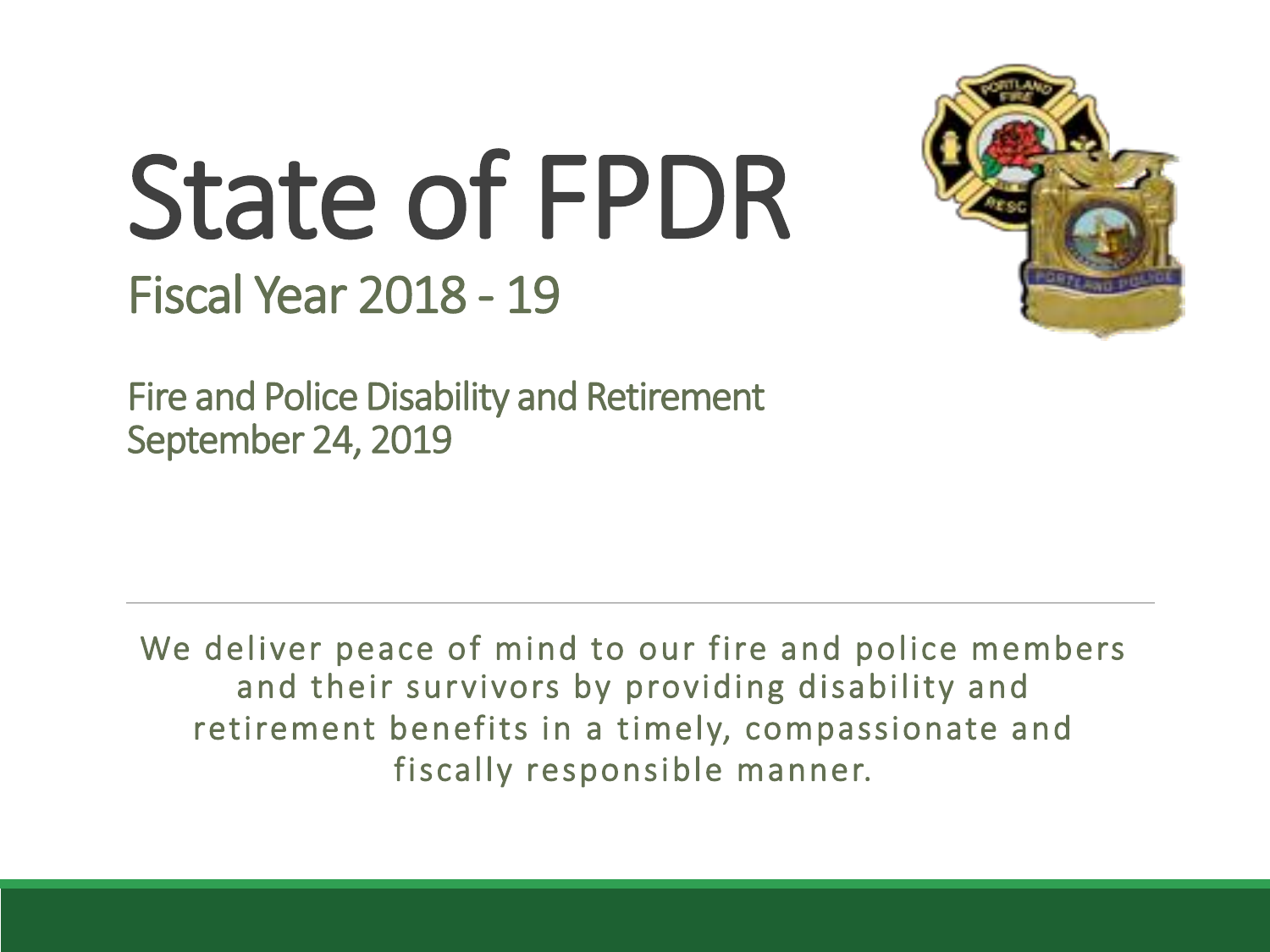### What Happened Last Year

- **New Board Chair**
- Two 27 pay date windows
	- Retired 64 members, the most since FY 2011-12
- **E** Issued a second round of PFFA retroactive payments, following second arbitrator's ruling related to new contract
	- Paid 279 members within weeks of ruling
- New City budget process (program budgeting) and new budget software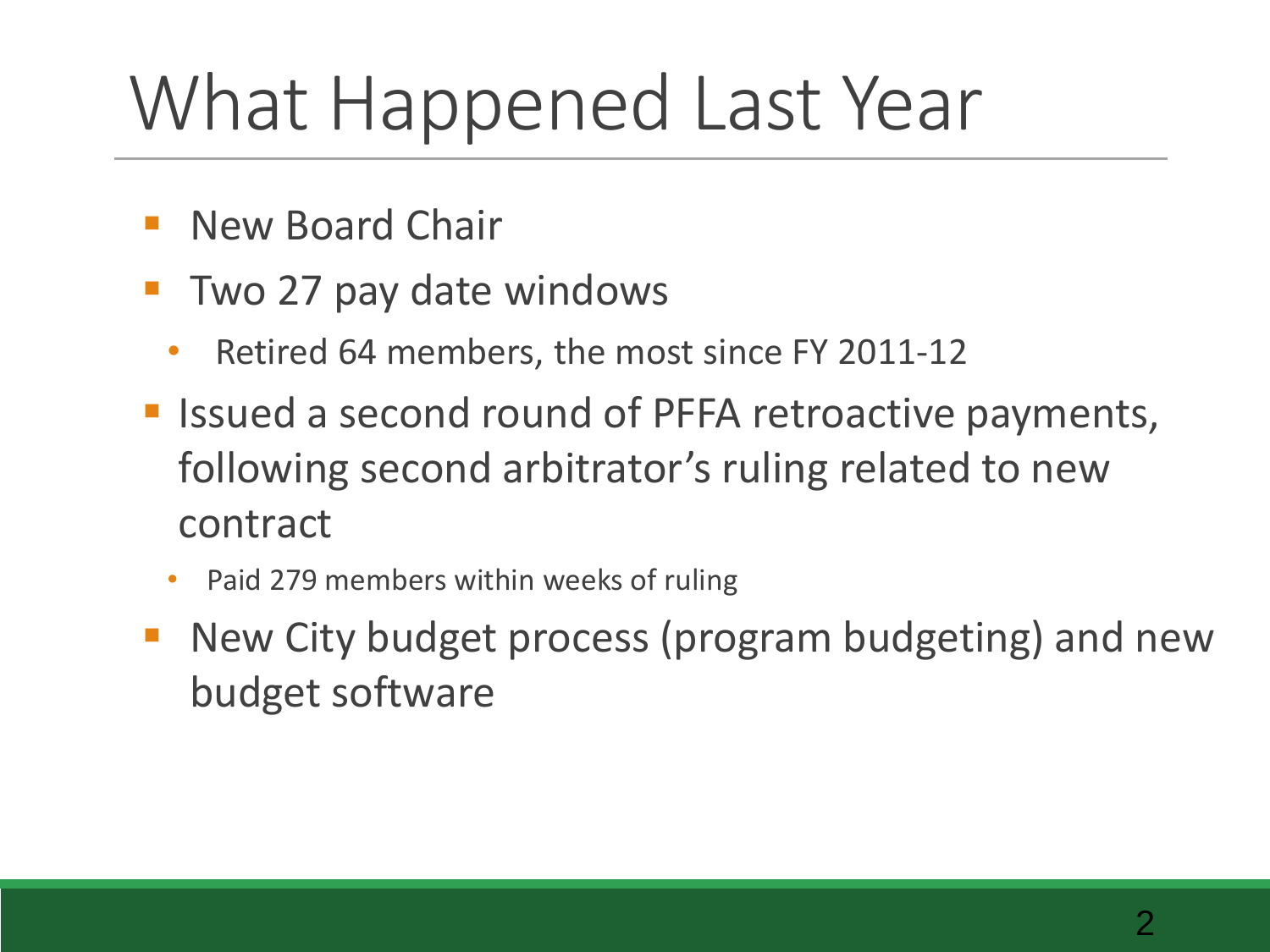## What's Happening This Year

- Implementation of new PTSD presumption
- Retirement of long-tenured FPDR business system analyst
	- Among other things, manages the custom database used to track member data, manage claims, and make most payments
	- New hire planned for this fall, with enough time for overlap
- Roll out of Updated FPDR website
	- Part of the City POWR project
- Reducing paper and moving to toward paperless files
- Continue investing in staff
	- Alternate work schedules
	- Encouraging teleworking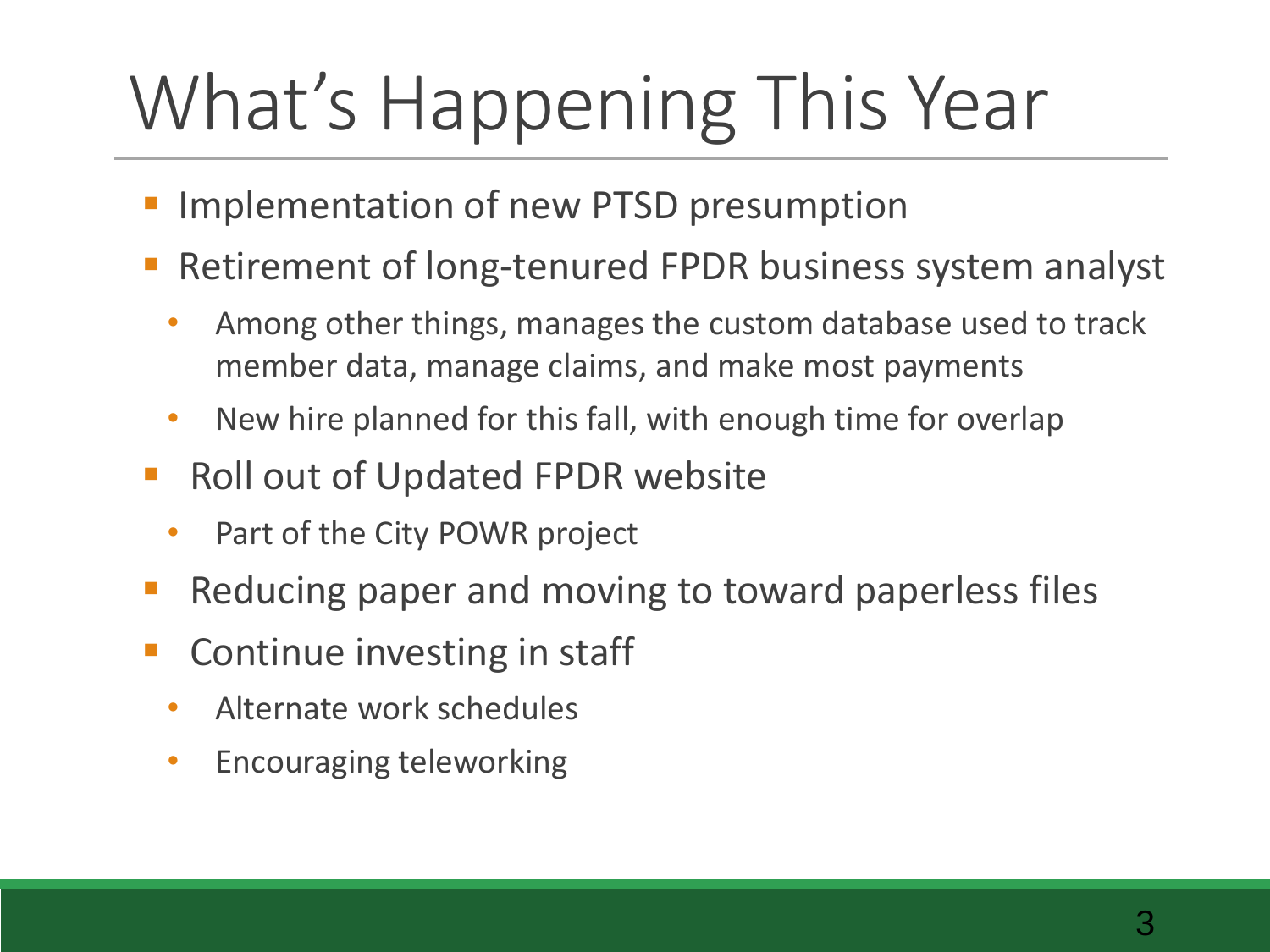Percent of Workforce on Disability at June 30

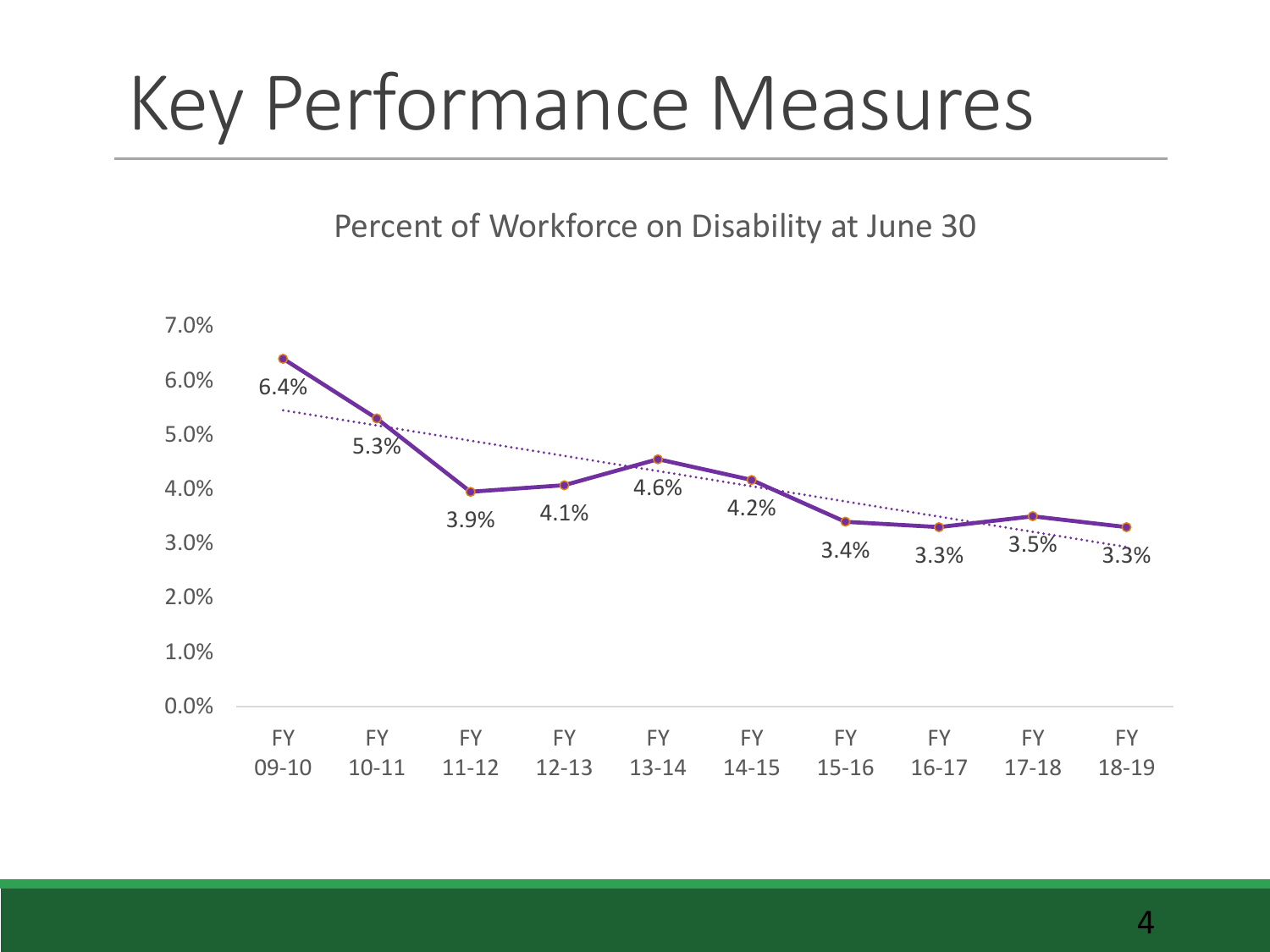FPDR 2 Retirements & FPDR 3 Percent of Workforce



as FPDR 2 members retire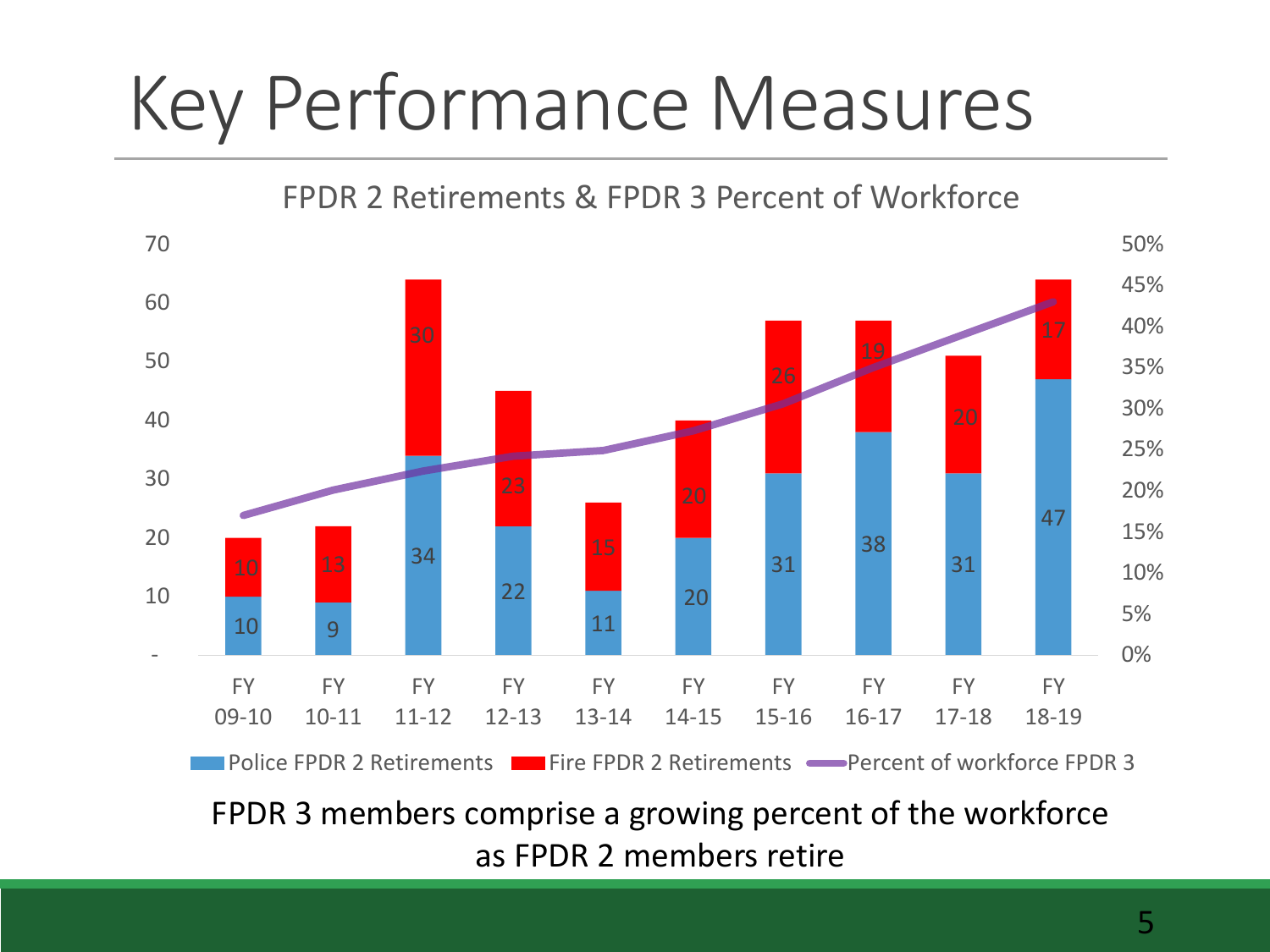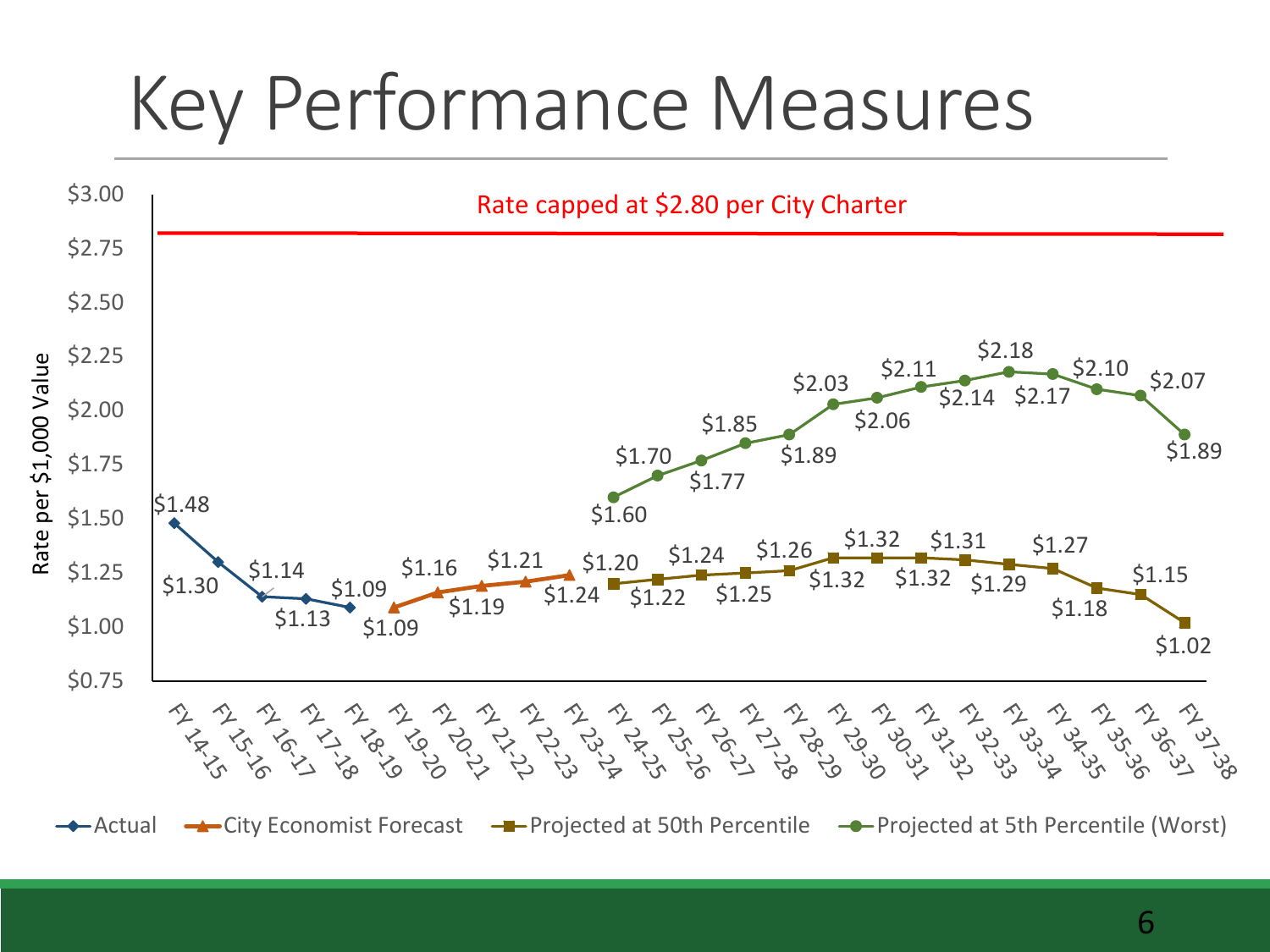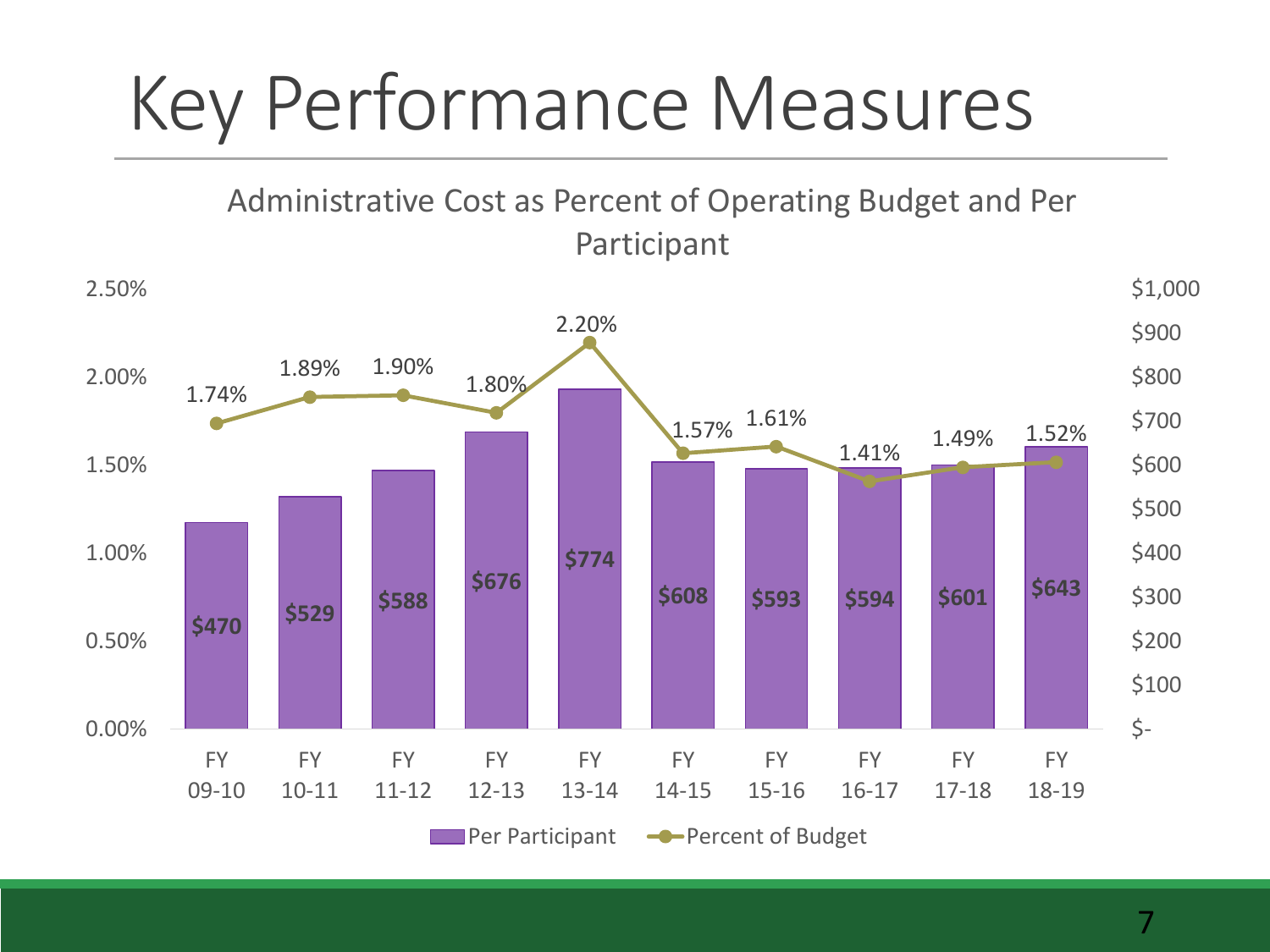Pension Counts \* as of June 30 Each Year



|       | ΓV.   | $\Gamma$  | rv        | <b>FY</b> | <b>CV</b> | <b>FV</b> | $\mathbf{r}$ | <b>EV</b> | cν.       | $\Gamma$ |
|-------|-------|-----------|-----------|-----------|-----------|-----------|--------------|-----------|-----------|----------|
| Year  | 09-10 | $10 - 11$ | $11 - 12$ | $12 - 13$ | $13 - 14$ | $14 - 15$ | $15 - 16$    | $16 - 17$ | $17 - 18$ | 18-19    |
| Total | ,741  | .733      | ,798      | i,795     | 1,776     | .789.     | 1,814        | ,846      | ,857      | 878, ا   |

\*Members, Survivors and Alternate Payees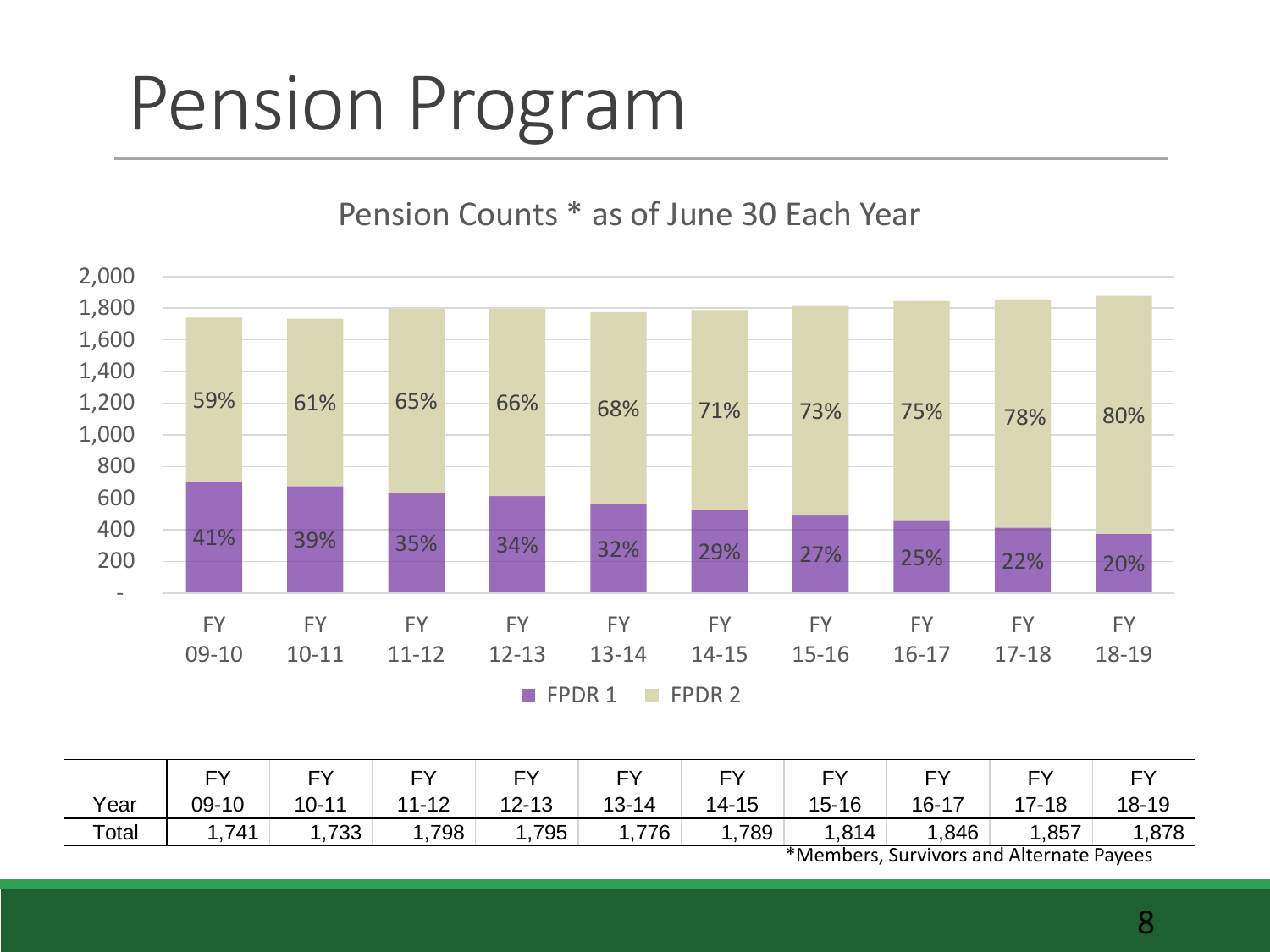

OPSRP Contributions are Paid on FPDR 3 Member Wages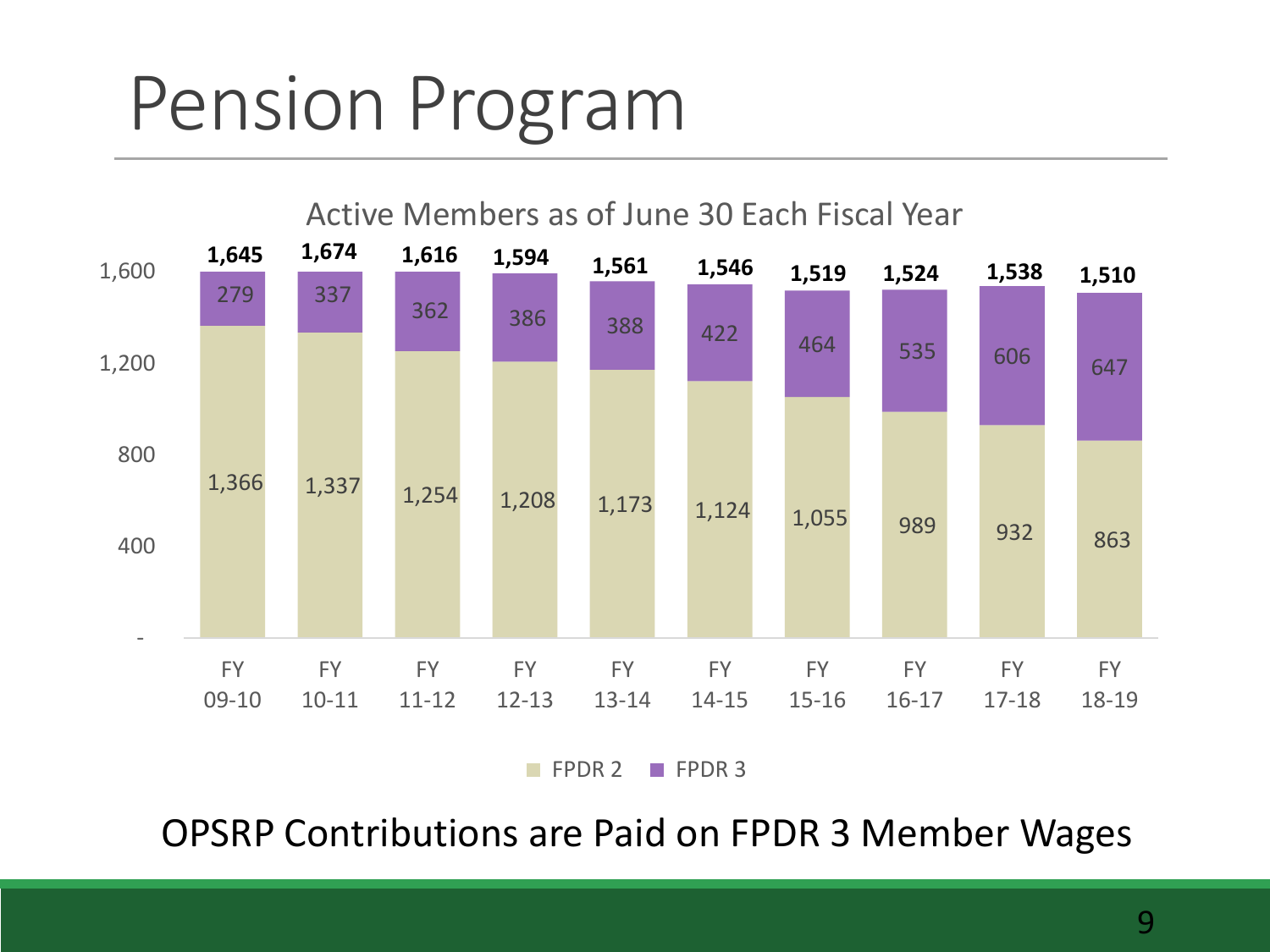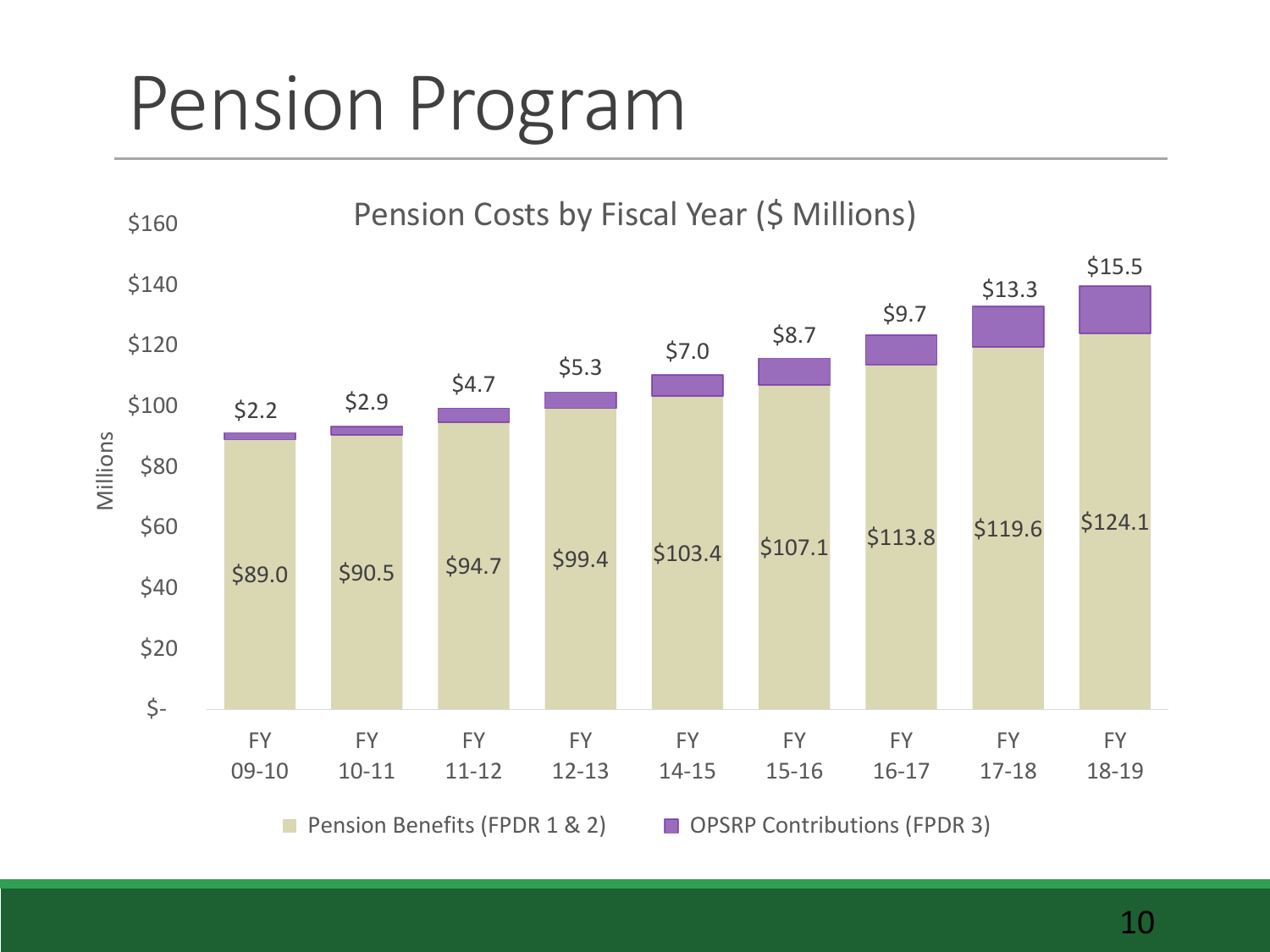#### Retroactive Pension and Disability Payments

- **Have become a regular occurrence for FPDR members** 
	- Last two PFFA contracts not settled before expiration of prior contract
	- 27 pay date grievances and Council amendments to final pay definition in Charter
- **Possible that there will be another round of PFFA** retroactive payments this fiscal year – contract expired June 30, successor contract not yet ratified

| <b>Retroactive Pension and Disability Payments by Fiscal Year</b> |            |            |            |  |  |  |  |
|-------------------------------------------------------------------|------------|------------|------------|--|--|--|--|
|                                                                   | FY 2016-17 | FY 2017-18 | FY 2018-19 |  |  |  |  |
| <b>Number of Members Receiving</b>                                | 79         | 454        | 279        |  |  |  |  |
| <b>Total Amount</b>                                               | \$172,885  | \$285,661  | \$176,609  |  |  |  |  |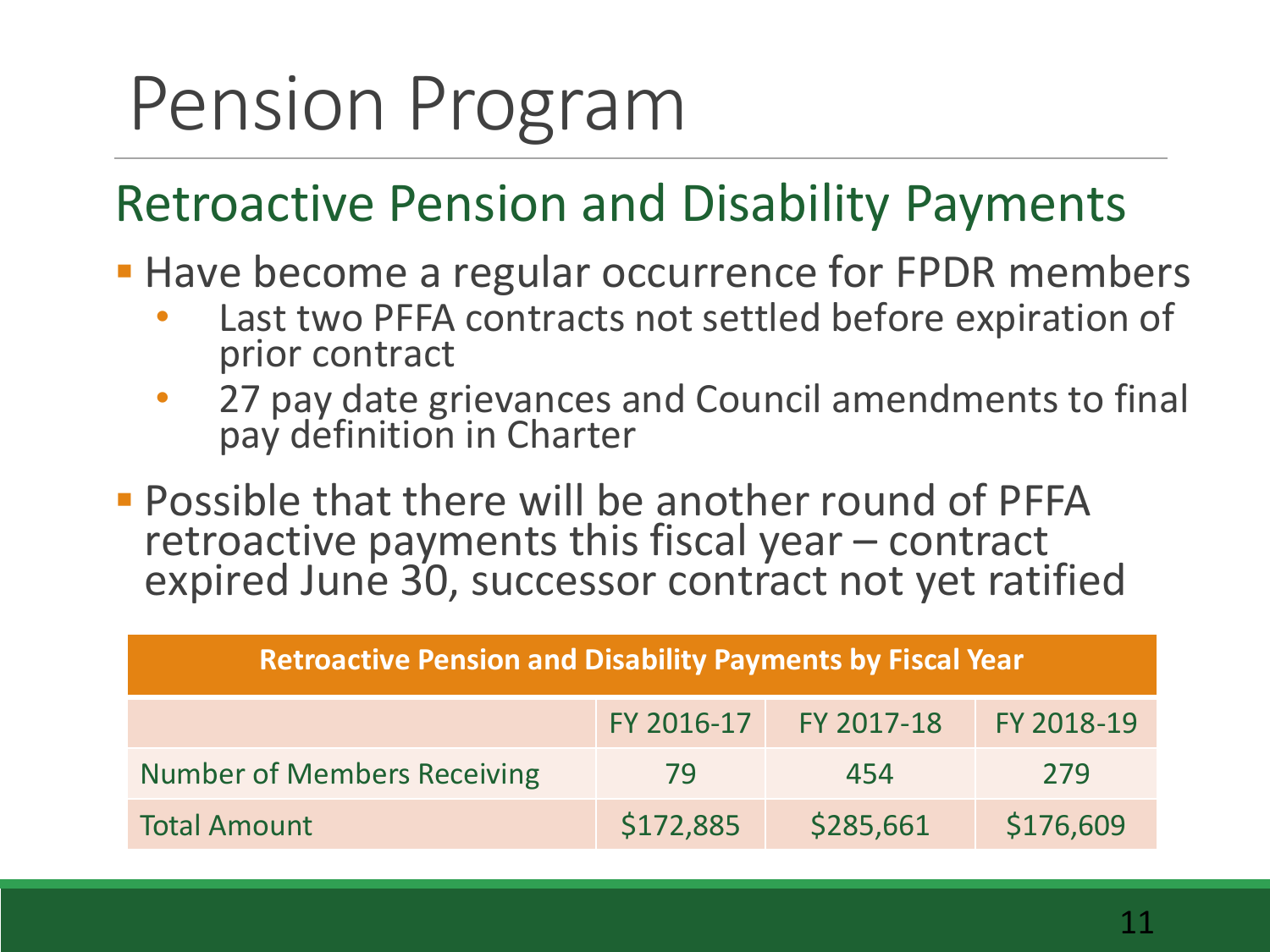**Disability** Program **Highlights** 

#### ▪ **STAFFING**

- **Eilled vacant Senior Analyst Position**
- **Exam now fully staffed**

#### ▪ **FORMS PROJECT (INJURED WORKER PACKETS)**

- **· Informative & Educational**
- **E** Improve claim filing process

#### **MEDICAL MANAGEMENT**

Catastrophic injury management, customer service focus

#### **PROTEST PREP**

- **Exercise 1 Nationally recognized event**
- **Exercise 1 Lessons from the past Occupy Portland**
- **Prepared to handle injuries**

#### **NEW PTSD/ASD BENEFIT**

- **Effective**  $9/29/19$
- Staff prepared to handle expanded benefit
- **EX Compassion for member experience**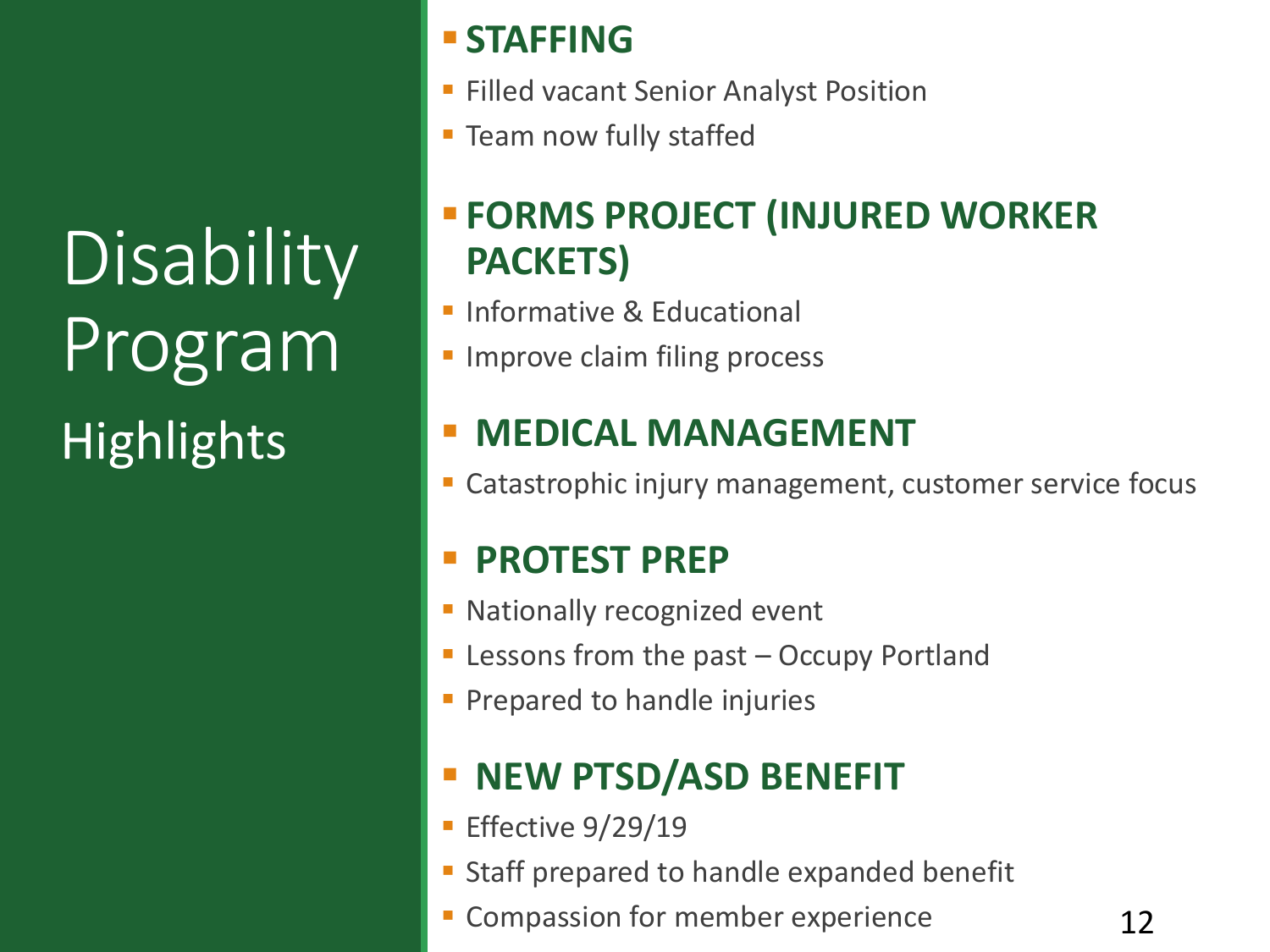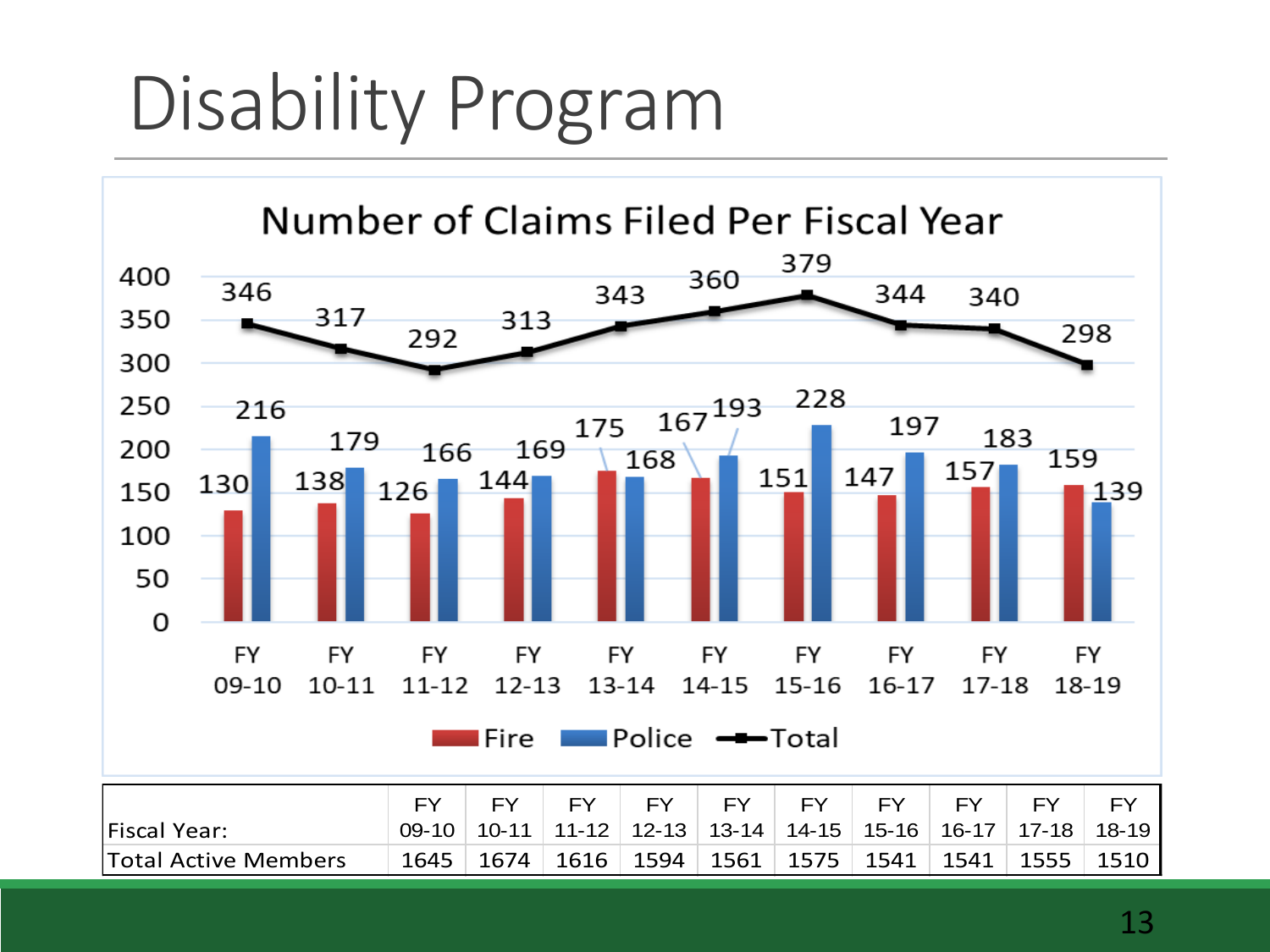#### Approve / Deny Rates

|                                                                                                        | <b>Approved</b> | <b>Denied</b> |  |  |  |  |
|--------------------------------------------------------------------------------------------------------|-----------------|---------------|--|--|--|--|
| FY 18-19                                                                                               | 84%             | 4%            |  |  |  |  |
| FY 17-18                                                                                               | 89%             | 6%            |  |  |  |  |
| FY 16-17                                                                                               | 91%             | 6%            |  |  |  |  |
| FY 15-16                                                                                               | 93%             | 3%            |  |  |  |  |
| FY 14-15                                                                                               | 92%             | 7%            |  |  |  |  |
| FY 13-14                                                                                               | 93%             | 4%            |  |  |  |  |
| FY 12-13                                                                                               | 91%             | 5%            |  |  |  |  |
| FY 11-12                                                                                               | 91%             | 7%            |  |  |  |  |
| FY 10-11                                                                                               | 86%             | 9%            |  |  |  |  |
| FY 09-10                                                                                               | 89%             | 6%            |  |  |  |  |
| Remaining percentage represents claims that were incomplete or withdrawn by the<br>member after filing |                 |               |  |  |  |  |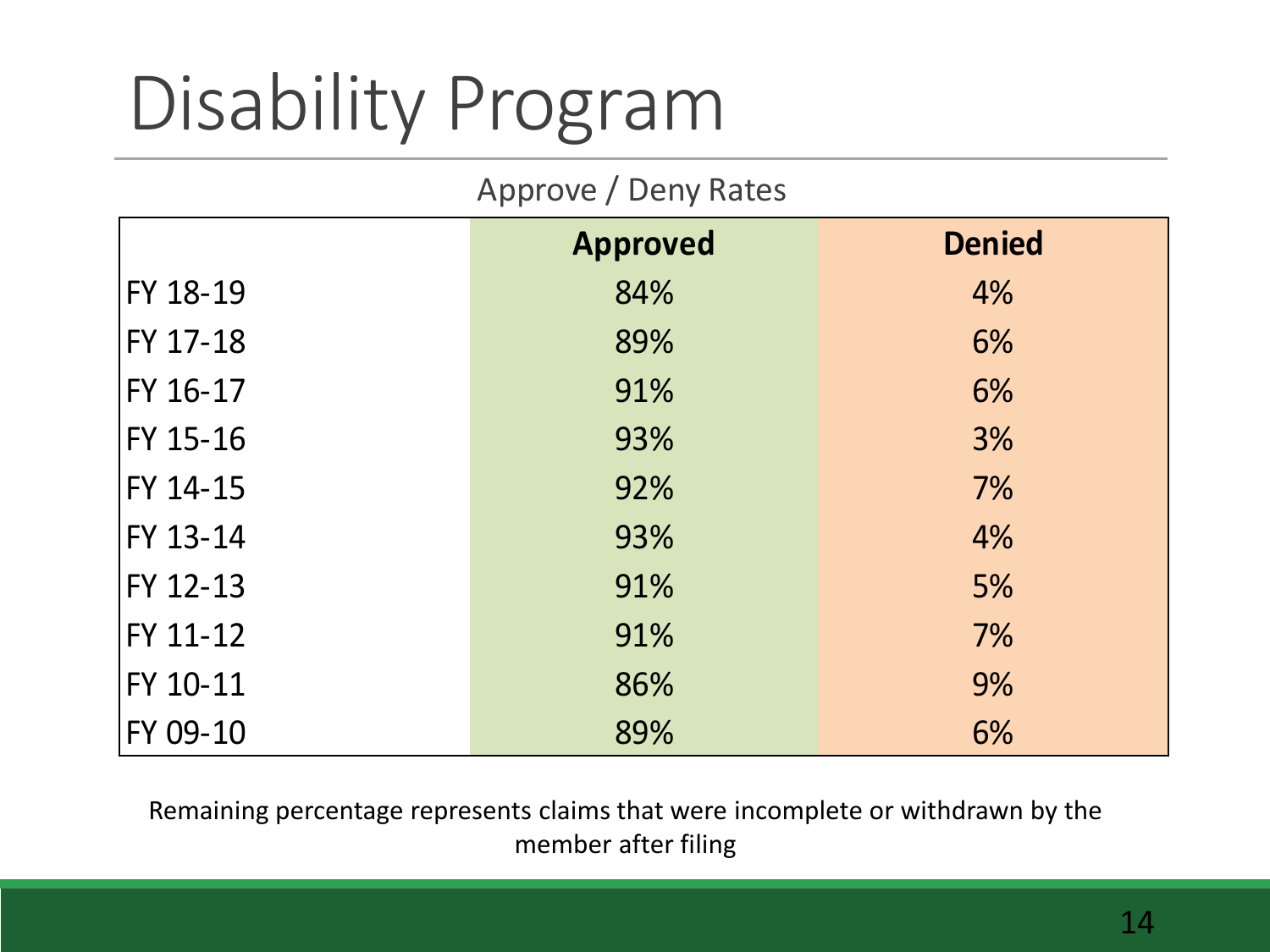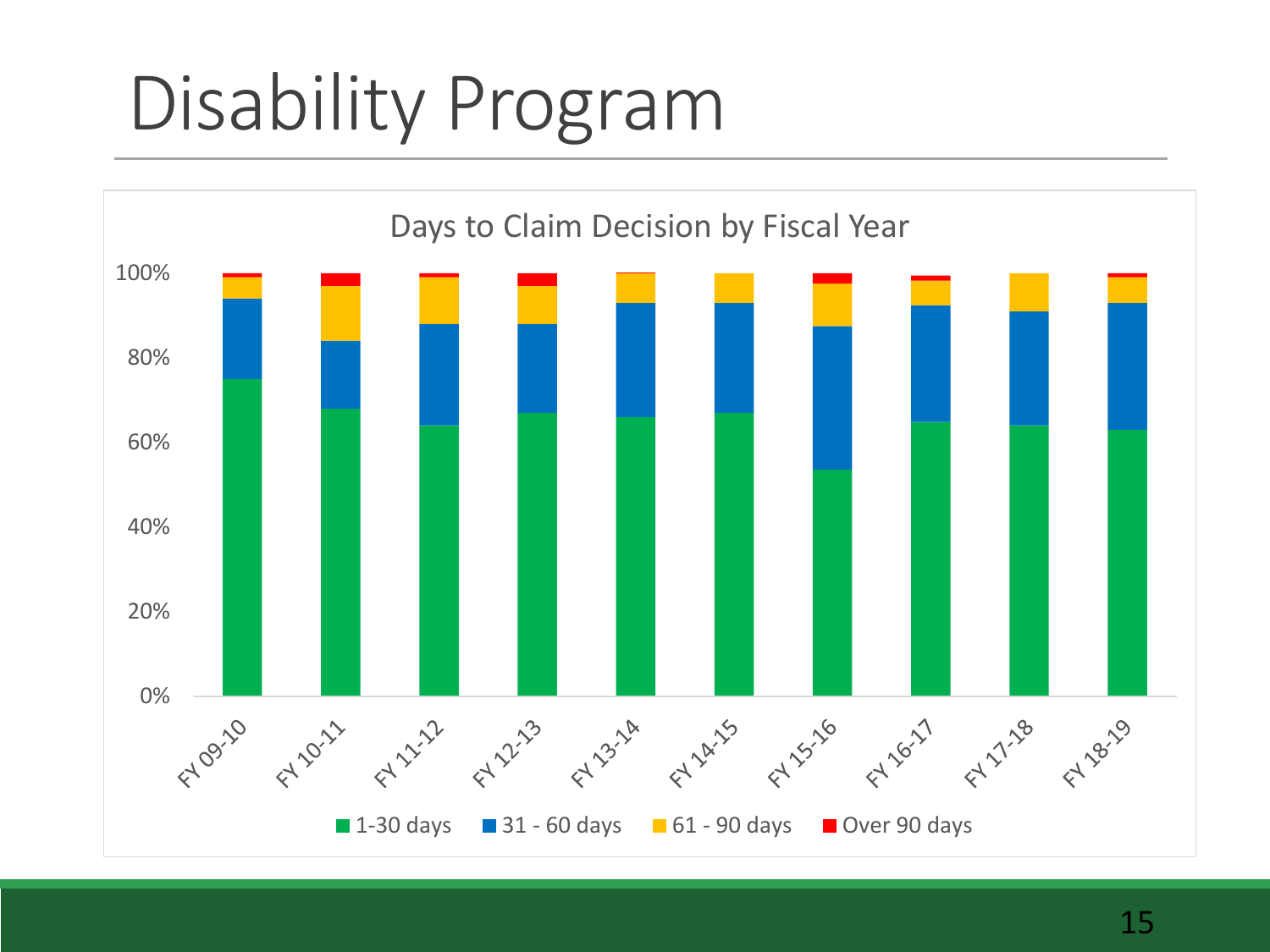Total Disability Costs by Fiscal Year (\$ Millions)

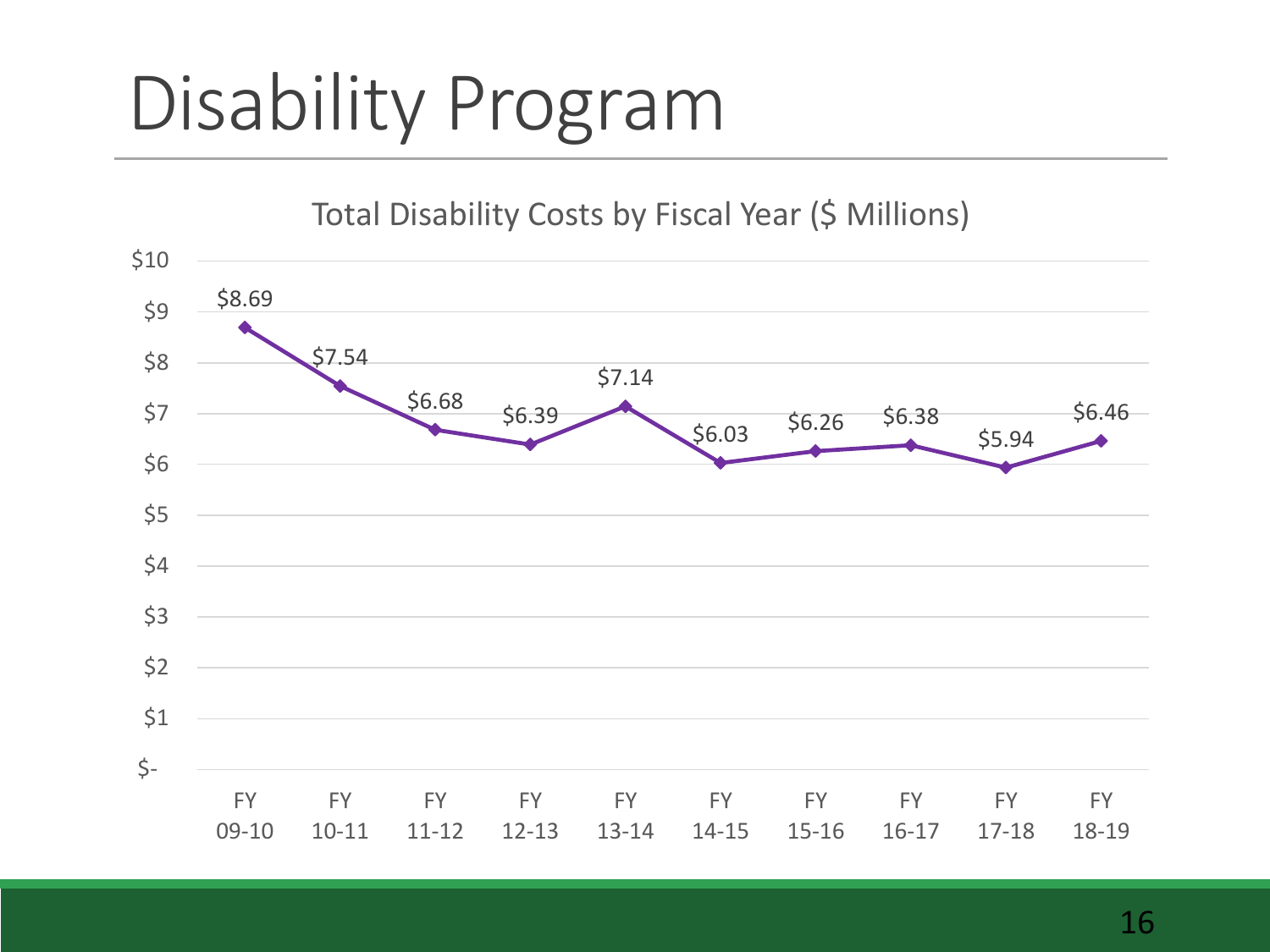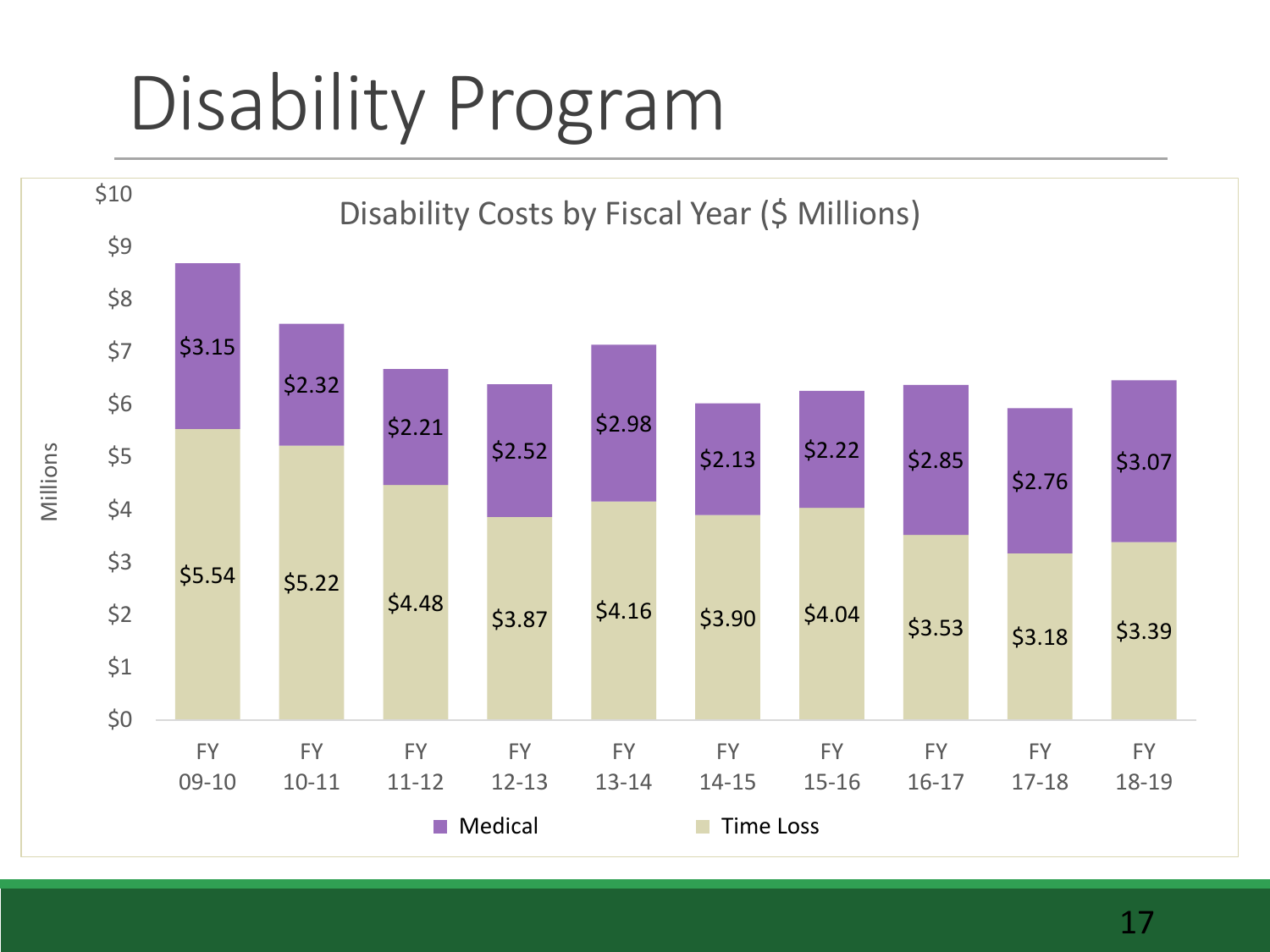Time Loss Components by Fiscal Year

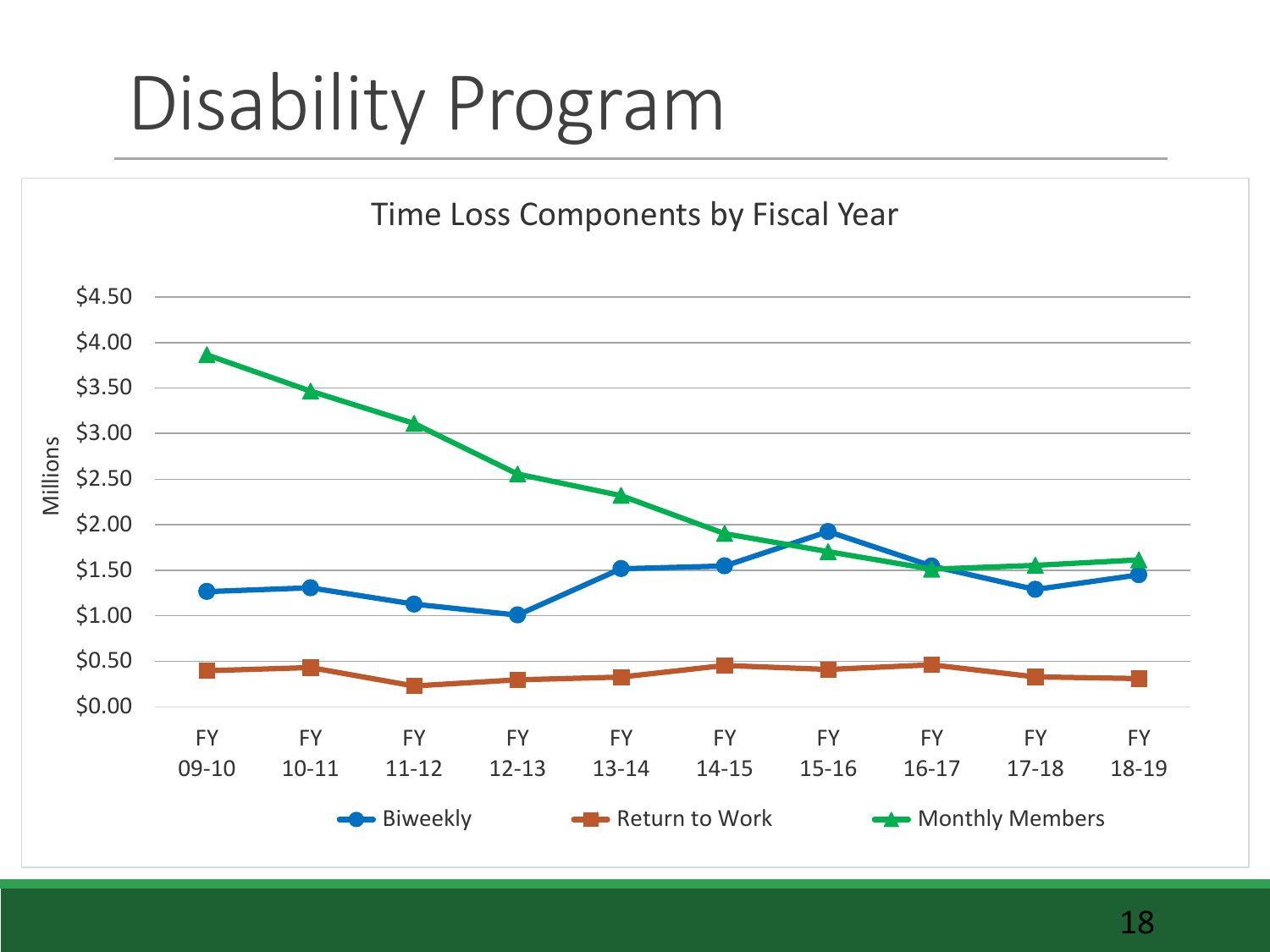## Disability Program Savings

#### Medical Savings Since FY 12-13

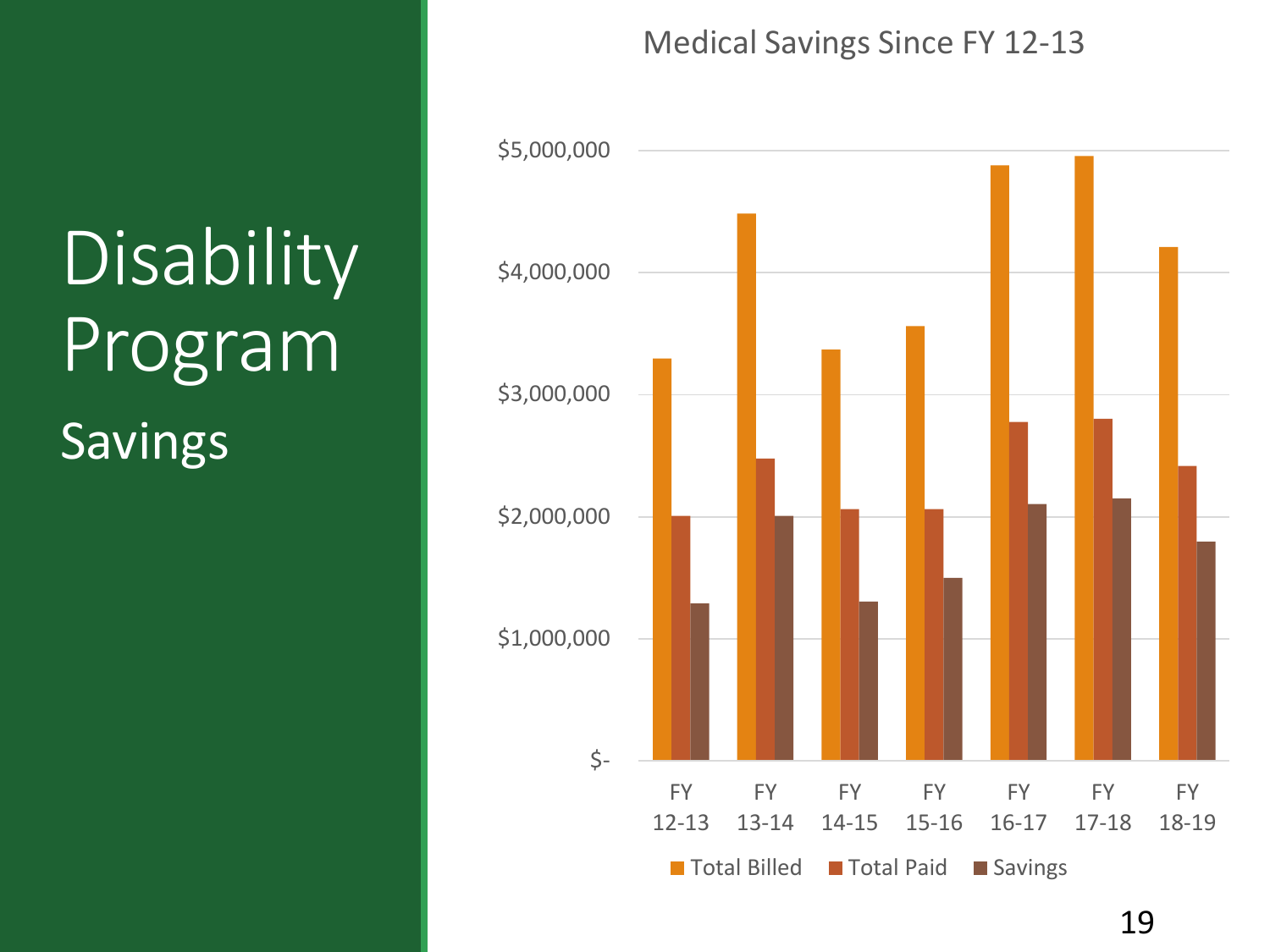**124 Approved Police Claims in Fiscal Year 2018-19**





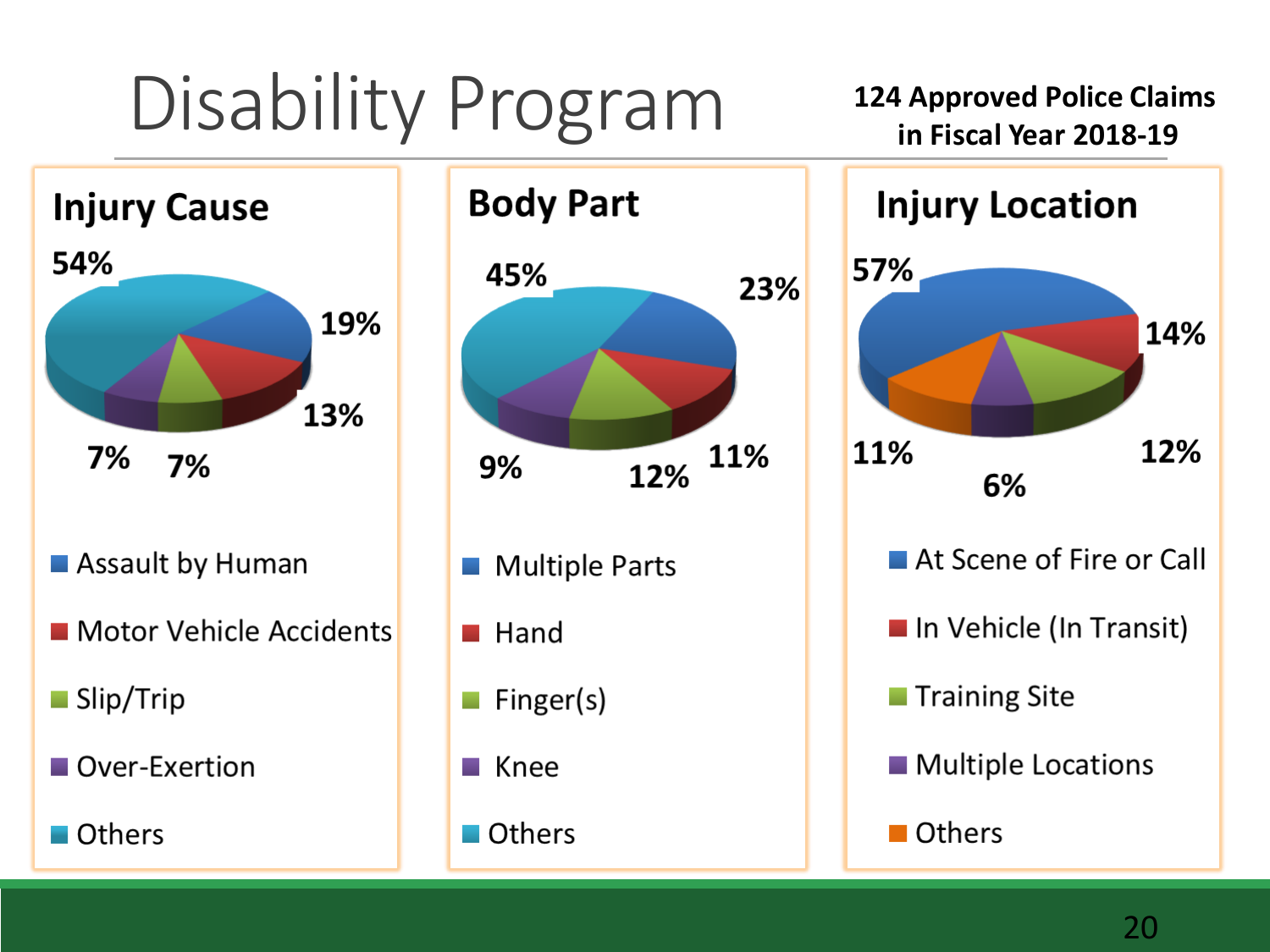**129 Approved Fire Claims in Fiscal Year 2018-19**





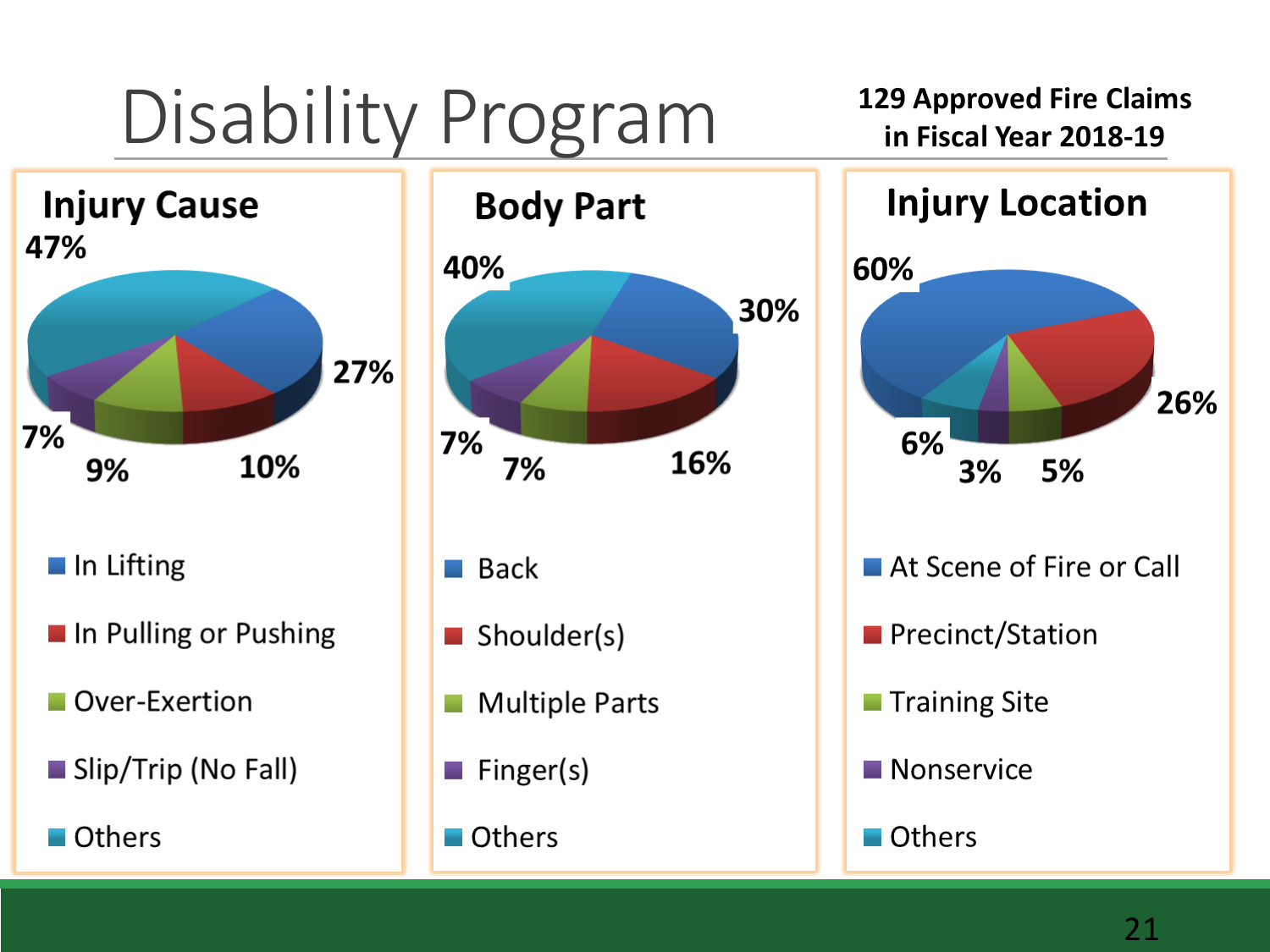Modernization and Efficiency Achievements: FY 2018-19

> More Paperless Processes

Efficient Administration

Enhanced Partnerships

- All master files for FPDR Three members (members hired 2007 or later) converted to electronic-only
- Began making monthly disability payments, plus first and final pension payments, on the same day each month
	- More efficient
	- Improves wage offset reporting and documentation for FPDR 2 monthly disability payments
- Automated the final pay calculation for most new retirees
- New interagency agreement with OMF Accounting to use their software and expertise for audit publication
- Contracted with new death audit service, to take advantage of a larger firm
	- Expanded search capabilities
	- Gold standard security for member's data
	- Better business continuity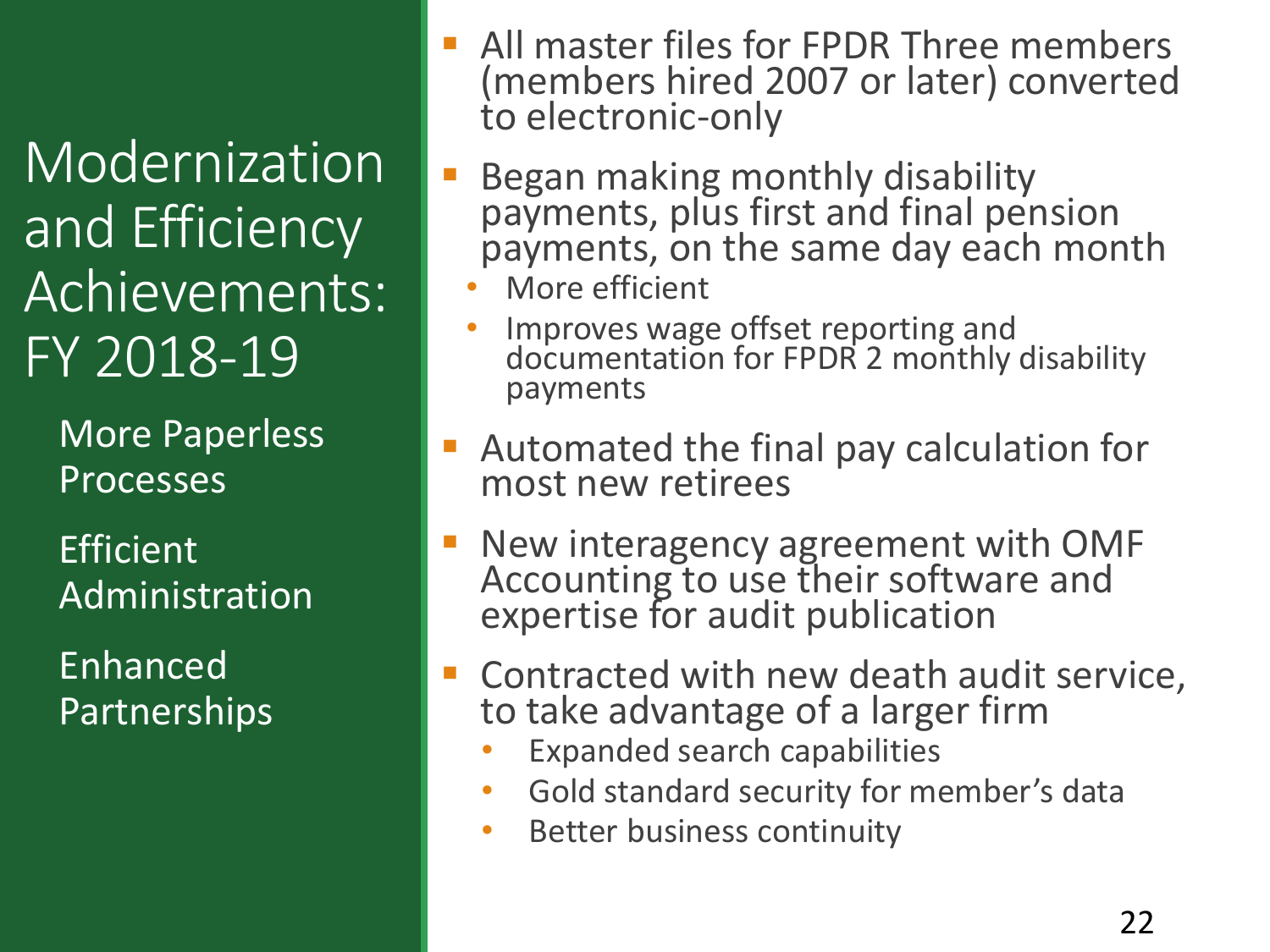#### Customer Service **Other**

- **Redesigned all pension and claim** forms
	- **Easier to read and use**
	- Consistent format and design
	- Fillable online, most can be submitted online as well
- All staff attended one-day customer service training retreat, designed especially for FPDR purposes
- **Monthly Liaison Meetings**
- **E** Member concerns
- **Program feedback**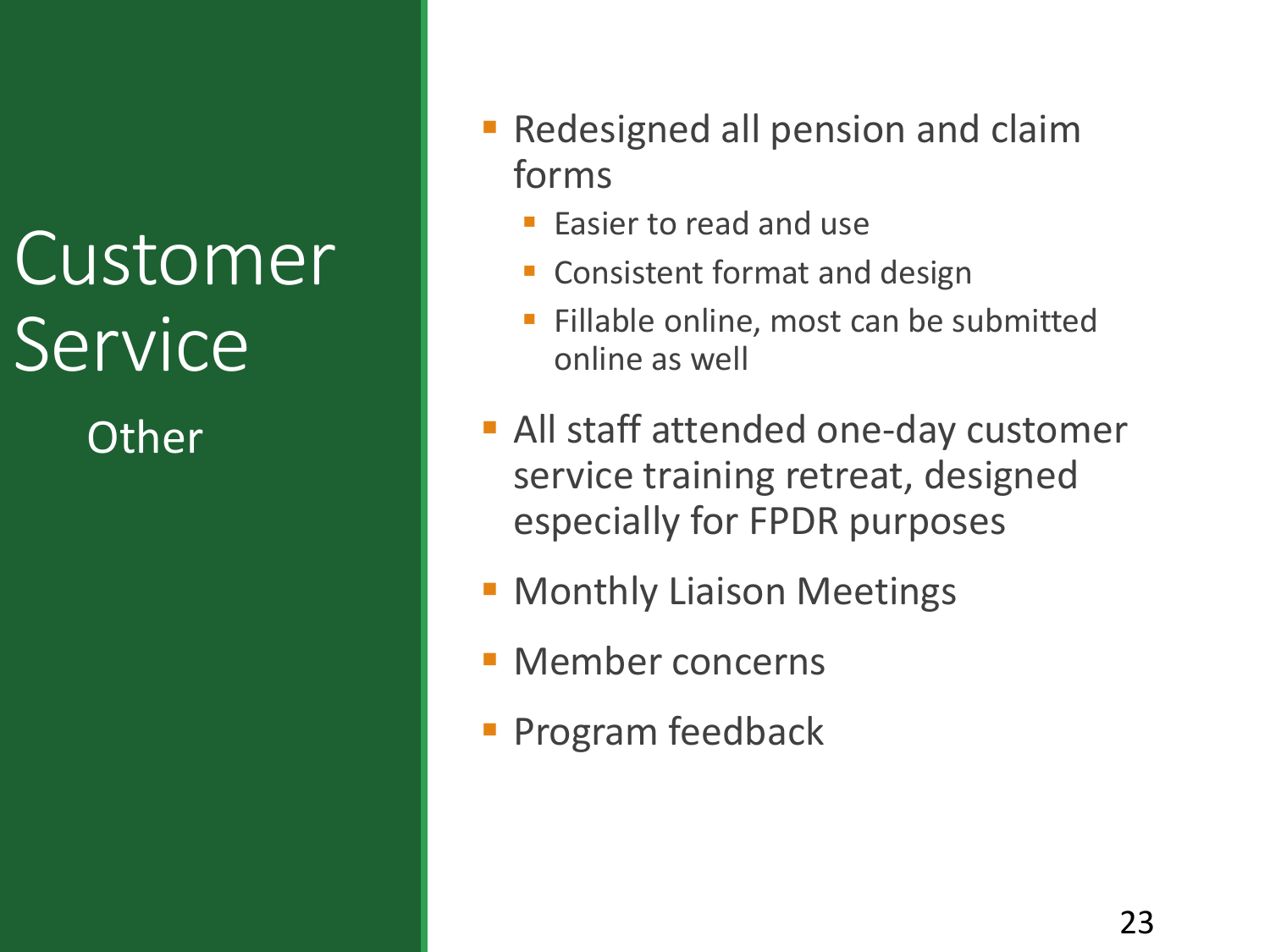# Labor Comments